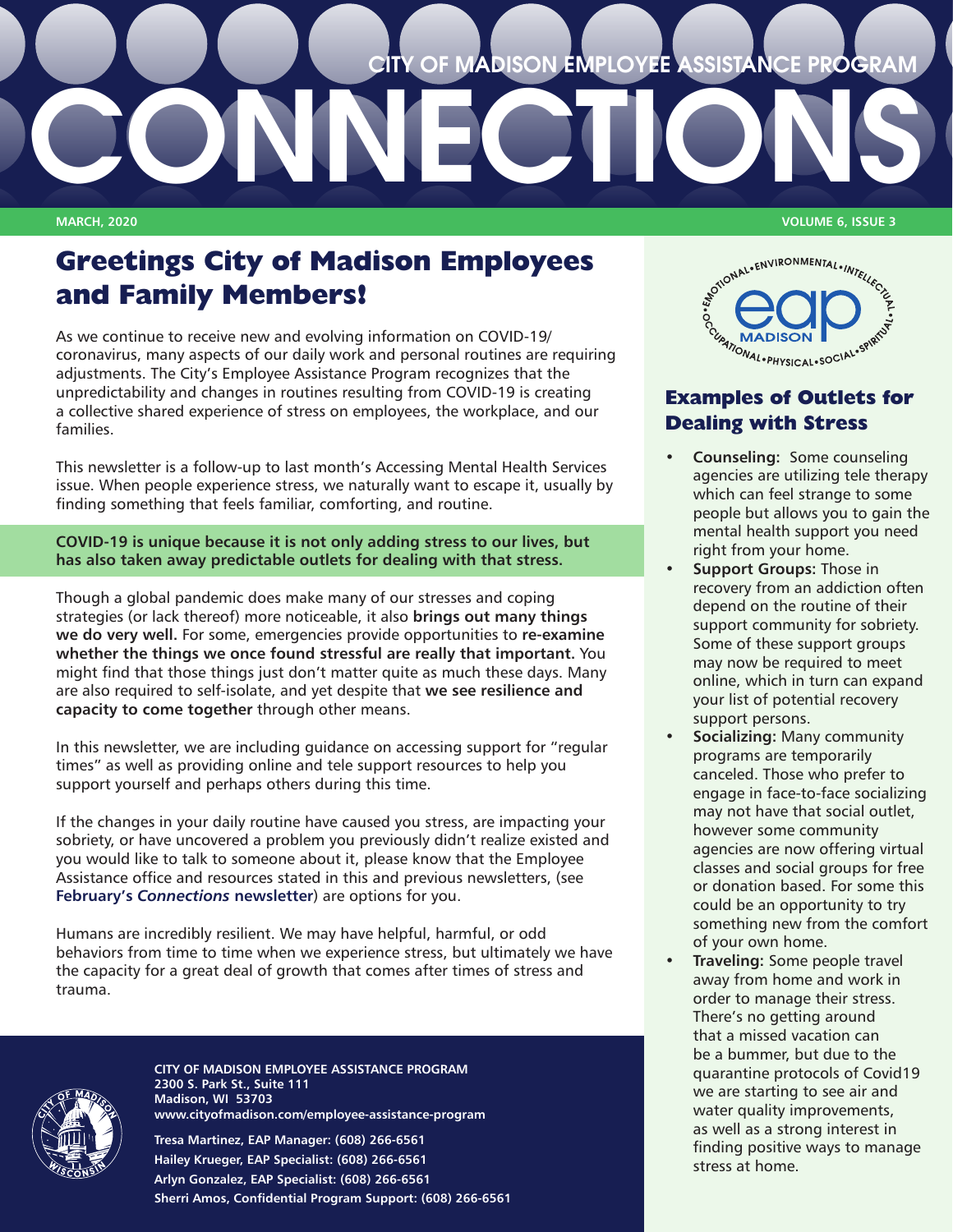# **What You Can Really Expect From Couple's Therapy**

By Robert Taibbi, L.C.S.W., **[Psychology Today](https://www.psychologytoday.com/us/blog/fixing-families/201601/what-you-can-really-expect-couples-therapy)** (Used with the author's permission)

Maybe you're both tired of having the same arguments over and over without resolution. Or the arguments change but they always wind up in the same stalemate; you make up, but then days or weeks later you're back in the same rut. Or perhaps you don't argue but you essentially live parallel lives—you eat dinner together, focus on the kids or small talk, then one drifts off with the kids or goes and watches TV while the other gets on Facebook. At 11:00 you go to bed and the next day do it again.

And you haven't had sex in months.

Obviously you're having a hard time working out your problems, and so now you're thinking it may be time to consider couple counseling. Good idea: research indicates that 60-70% of couples make some improvements in their relationships with even a relatively short stint in therapy.

Here are some steps you can take to help you move forward:

#### **Do your research.**

The starting point is finding someone who may be a good fit. In pre-Internet days, you'd have to have whispered conversations with your best friend about whether he or she knew of any couple therapists. Or you might have asked your family doctor. You still can, of course, but now you can get additional help by going online and looking at therapists' profiles. Do it.

#### **Compare and contrast.**

You probably have some idea of what you do or don't want—that you would rather talk with a therapist of a particular sex, for example. Or maybe you and your partner don't agree on the preferred sex of the therapist. Or you want someone more "Dr. Phil-ish" who can give you specific suggestions and advice rather than spending months wading through your childhood. Or maybe you really want to figure out some things that have haunted you since childhood and include that in the mix. If you have been in therapy before, either individually or as a couple, think about what you did and didn't like about the experience to help know what you do and don't want now.

#### **Make a call.**

Most couple's therapists are willing to talk to you on the phone about their approach, what their assessment process is, whether there are forms to fill out in advance, as well as specifics about insurance, appointment times, etc. Have your list of questions ready, but keep in mind that what most couple therapists are *not* likely to do is spend a lot of time on the phone hearing your story. This is partly because they don't want to do free therapy on the phone, but mostly because it unbalances the relationship. If your therapist has heard your perspective

in advance, your partner will come into the first session feeling that the counselor is already biased—not a good start.

#### **Agree to go together.**

Ideally you have both agreed on a therapist, are both willing go together the first time, and know what you want to fix. If your partner is reluctant about going, ask if they are willing to go one time, just for you, to have a safe place to get some things off your chest. Most partners are worried about getting dumped on in therapy sessions or of getting locked in to going forever. Get a commitment to go once. Then it is up to the therapist to try and pull your partner into staying. That said, it's common even in the best of circumstances for one person to be more *in*—more motivated to go to therapy and work on the relationship—and one person to be more *out*—more ambivalent about therapy or even about working on the relationship. That's fine; your therapist is probably aware of this and part of their job is to work around these differences. (While most therapists want to see you both the first time, some do like to see each of the individuals separately first.)

#### **If need be, go alone.**

If your partner is unwilling to go, go yourself, because it is possible to change relationships with only one person in therapy. Many relationship problems are about changing dysfunctional patterns in a relationship that create stuck points to problem solving. A therapist can help you learn how to break these patterns and give you tools to communicate better so that conversations can move forward rather than getting stuck in emotional mud. You can learn how not to overreact so as not to trigger your partner's, or your own, old hurt wounds.

You may want to go yourself, too, if you need help figuring out what you really want so you can present that to your partner; or if you are uncertain how committed you are to the relationship, or just to clarify what you may want to ultimately get out of therapy. Figuring these out will help you both hit the ground running if you decide to go together. (It also gives you an opportunity to see if the therapist is a good fit.)

If you go the individual route and want to or can bring your partner in at some point, talk about this scenario upfront with the therapist. If you go too far down the individual therapy road, beyond a few sessions, your partner would be entering the mix feeling like an outsider and at a disadvantage because the system is unbalanced because the therapist will know you much better. Some therapists will try to balance this out by seeing your partner individually for several sessions to rebalance the system before seeing you as a couple. Others might suggest that you both start fresh with a different therapist.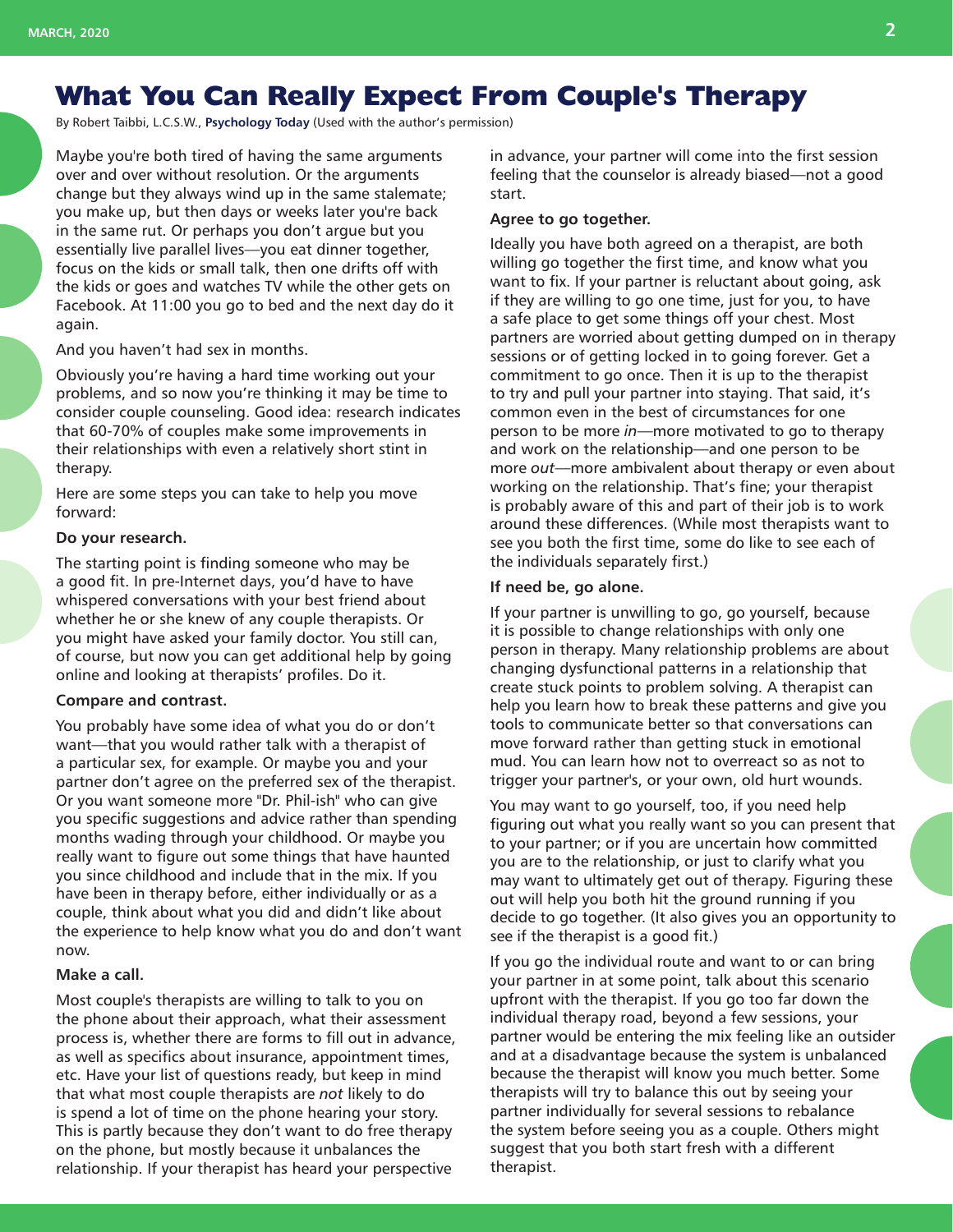#### **Give it a realistic shot.**

However you start, give it a few sessions before deciding to bail, unless you find out the therapist's approach is clearly not what you had in mind or you really have a sense that you can't connect or feel supported, safe, and heard. That said, do speak up when you are not getting what you need within sessions. This can feel difficult to do, but think of this as *your* therapy, not much different perhaps than buying a car or refrigerator that you find wasn't working as it should. Don't be a passive passenger.

#### **Have an agenda.**

To maximize your time, be proactive and come prepared knowing what it is you want to talk about. While the therapy session is a safe place to be honest and have deeper conversations than you can at home, therapy should not be endless "fight of the week," with divorcecourt-type sessions in which you expect the therapist to act as mediator or judge. Instead, the ultimate goal of therapy is to help you learn the skills and develop the courage to productively solve problems *on your own.*

#### **Be careful of the pseudo-affair.**

Finally, if you do wind up going alone for whatever reason, you want to be careful that you don't get emotionally pulled into what is essentially an emotional affair. The intimacy of individual therapy can unwittingly provide just enough support and meeting of your needs, and take just enough of the edge off of the angst you feel at home that rather than working on changing your relationship, you don't. You stay in therapy forever but do little to really tackle the real problems in the *relationship.* This can be understandably seductive on both sides and more intense if the therapist is of your preferred sex or around your age. It is also unethical for the therapist to do this. While clinical approaches vary, the therapist's job is to help you solve the problems in your life, not merely increase your tolerance for mistreatment.

#### *That's it. Hope this is enough to get you started. As the old saying goes, the journey begins by taking the first step.*

#### *Take the first step.*

*The City of Madison EAP can help get you started by providing a referral for couple's therapy or talking over different options for you and your partner.*

# **Telehealth through City Healthcare Providers**

The current COVID-19 outbreak has many of us looking to online service options to replace the face-to-face services we have come to rely on. Telehealth services through Dean, GHC, and Quartz have been available for a while but it seems like a good time to point out some of their benefits:

- No appointment, no waiting room.
- Available anytime, though the response time may not be immediate.
- Less expensive than Urgent Care or ER visit and your insurance may cover part of the cost.
- Access on your computer, tablet, or smartphone.
- You may be able to use Telehealth to request verification of illness to provide to employer or school.
- Available for several medical issues and particularly recommended if you have symptoms that may be caused by COVID-19/coronavirus.

#### **GHC**

#### *Telehealth Product Name*

• **[Care OnDemand](https://www.ghccareondemand.com/careondemand/landing_home)**

#### *What to Expect*

Activate your account and choose a doctor to consult with 24/7/365.

#### *Is Telepsych available?*

Yes, GHC offers teletherapy by phone or video. From the GHC Care OnDemand home page, you will be able to choose a therapist and schedule an appointment. For video appointments, you will be asked to download a secure video application.

#### **Dean**

#### *Telehealth Product Name*

• **[Virtual Visit](https://ssmhealth.zipnosis.com/?_ga=2.178823079.2019126231.1584647778-1133247608.1580758090)**

#### *What to Expect*

- Online questionnaire takes 5-15 minutes to complete and response guaranteed within 12 hours during normal operating hours:
	- » Monday through Friday from 7 am to 8 pm
	- » Saturday and Sunday from 8 am to 5 pm

#### *Is Telepsych available?*

Not at this time but physician will consult about symptoms and make appropriate referral.

#### **Quartz**

#### *Telehealth Product Name*

• **[UW Health Care Anywhere](https://www.uwhealth.org/care-anywhere/52358)**

#### *What to Expect*

Download an app or access from your desktop. Access to health care providers 24/7 for non-emergency health issues.

#### *Is Telepsych available?*

Not at this time but physician will consult about symptoms and make appropriate referral.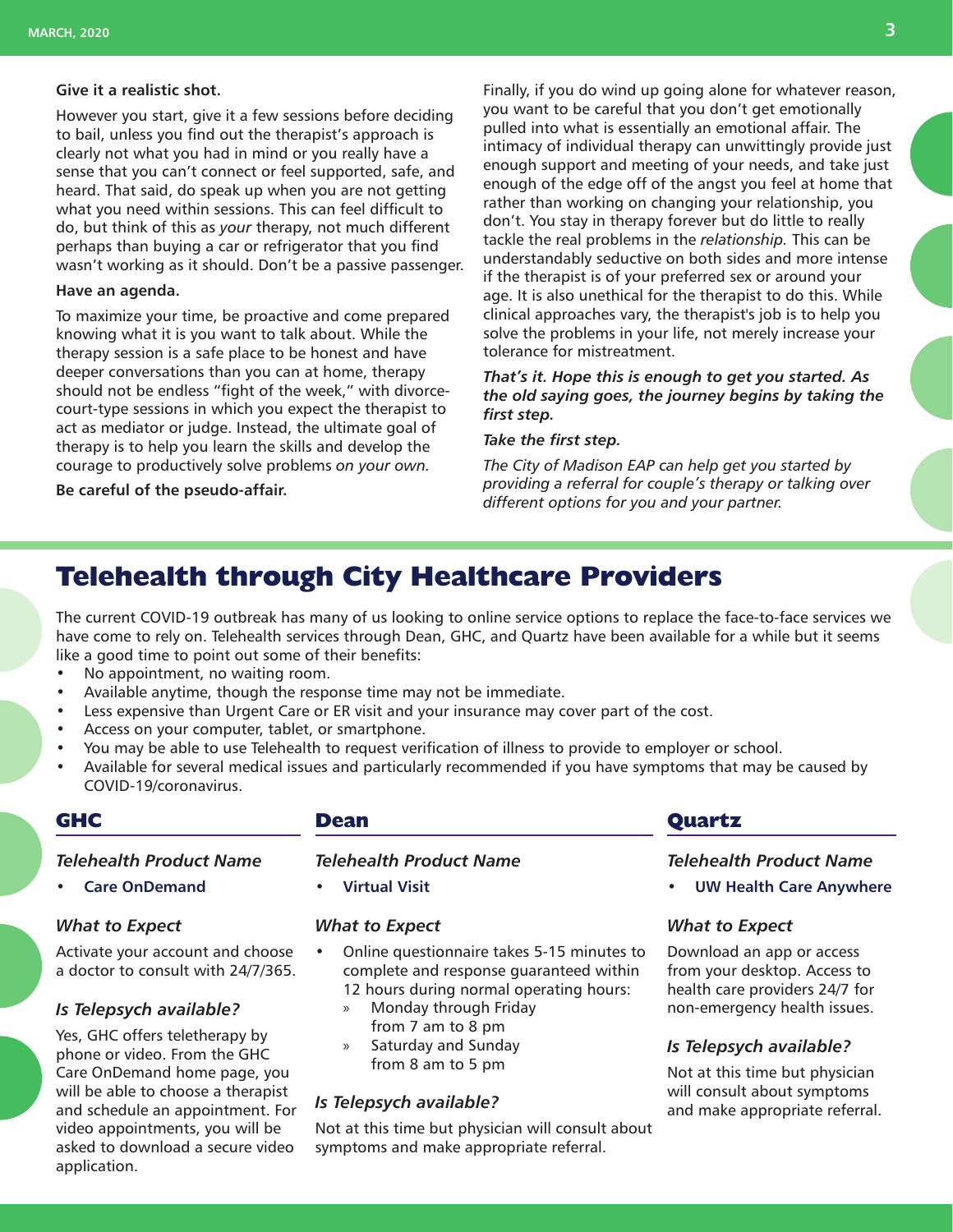## **Post Trauma Therapies**

Brain-based trauma therapies work under the premise that everything we experience in our environment goes to our brain via our physical senses to be processed and stored as memory. Sometimes memory is processed routinely and effortlessly and sometimes when higher degrees of stress are involved, it requires a little more effort on our brain's part to integrate that memory. A light example of this might be:

- **• Regular Memory:** Recalling eating breakfast at a restaurant you enjoy.
- **• Stress or Trauma Memory:** Recalling there was a bug in your breakfast at a restaurant you enjoy.
- **• Vicarious or Secondary Memory:** Recalling someone else describe accidentally eating a bug for breakfast at a restaurant you typically enjoy.

Sometimes information we take in through our senses, such as something we heard, saw, felt, tasted, or smelled, or would have sensed if we were physically there, gets stored in the brain and body as a stress or trauma memory.

An example of this is a 911 dispatcher who hears a trauma taking place, but is not physically at the location of the incident. The brain may choose to "fill in the gaps" to better understand and gain control over the stressful situation. That dispatcher may have a combination of memories which might include:

- **• Hearing** something traumatic.
- **• Seeing** a vicariously created visual memory of a scene even though they were not actually present.
- **• Feeling** the body-based sensations they might notice while helping that caller obtain emergency services, such as their heart-rate increasing and perhaps a tightness in their stomach.

Trauma does not necessarily need to be one significant and disturbing event that people commonly think of. It can also be the accumulation of many stressors over time. Trauma can also still impact a person even if it took place long ago. For example, if as a child you were frequently required to relocate due to a caregiver's job, or you lived in a household that was unpredictable due to violence or addiction, that stress or trauma might impact how you grow and relate to the world as an adult in your personal life, or even at work.

Below we have descriptions of three forms of trauma therapy with links for you to learn more about them. If you are looking to obtain a referral for one of these therapies or would like to consult on whether it would be appropriate for you or a loved one, particularly EMDR or Brainspotting which are available as an EAP benefit or may be covered through your insurance, contact the City of Madison EAP at 266-6561 for more information.

#### **EMDR**

Eye Movement Desensitization and Reprocessing (EMDR) is a form of therapy designed for people who have been exposed to trauma and feel like something about the traumatic event, which can be the accumulation of several stressors or traumas over time, is "stuck" for them. It is less focused on the traumatic event and more on the emotions and negative feelings associated with the event. Works by stimulating your left and right hemispheres of the brain to access traumatic memories and move them to a place where your brain can integrate them. Read more about EMDR on **[GoodTherapy.org.](https://www.goodtherapy.org/learn-about-therapy/types/eye-movement-desensitization-and-reprocessing)**

#### **Brainspotting**

Brainspotting is another form of brain based trauma therapy which helps people access, process, and overcome trauma. Brainspotting differs from EMDR in that the practitioner helps you locate a specific brain "spot" associated with uncomfortable feelings that come up when you think about a trauma or particularly stressful situation. Read more about brainspotting on **[GoodTherapy.org](https://www.goodtherapy.org/learn-about-therapy/types/brainspotting-therapy)** or watch a **[video.](https://vimeo.com/186019577)**

#### **TRE**

TRE uses a series of exercises that safely activate a natural reflex mechanism of shaking or vibrating that releases muscular tension, calming down the nervous system. An example of this is the shaking you might experience in holding a particular yoga pose or during or after moderate exercise. If you have ever seen an animal, for example a horse that gets startled or a gazelle that just escaped being eaten by a lion, you will notice that they tend to have spasm-like shaking right after the stressor and then they return to "normal routine." They essentially "shake it off" in a very literal sense. Trauma Releasing Exercise does not take the place of professional trauma therapy, but can supplement it or be used in maintaining a healthy releasing of stressful memories. The website **[TRE for All](https://traumaprevention.com/)** is a great resource to learn more.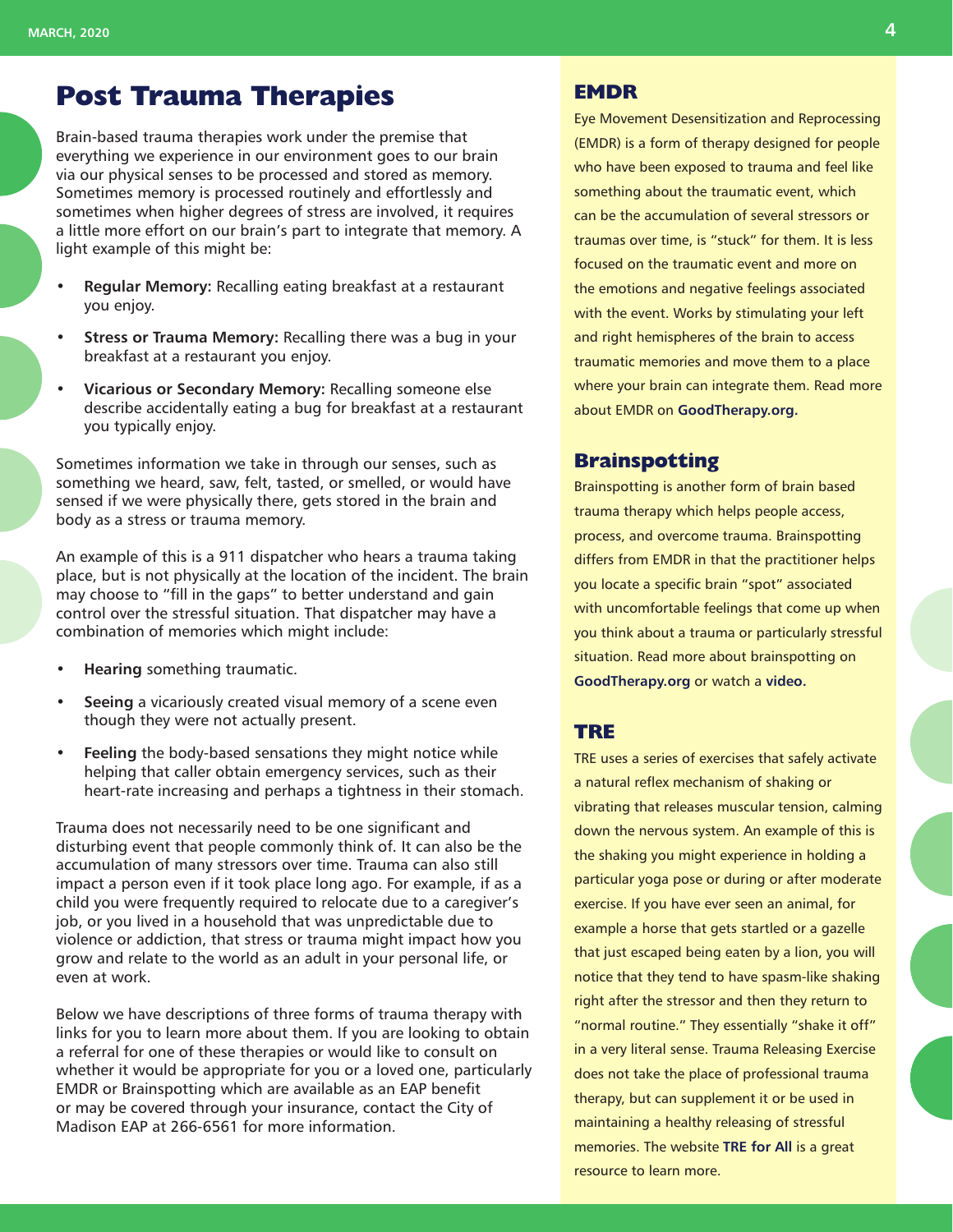# FIRST RESPONDER FOCUS

If you are a first responder and you believe you are struggling with drinking or drug use and want to seek out treatment or consultation, **[Rosecrance](https://rosecrance.org/)** is a local option that offers a first responder specific treatment program. You can contact them directly or call the EAP at 266-6561 for assistance with a referral.

| How to Contact:                                                                     | 1-844-711-5106<br>https://rosecrance.org/addiction-treatment/<br>florian-program                                                                                                                                                                                                                                                                                                                                                  |
|-------------------------------------------------------------------------------------|-----------------------------------------------------------------------------------------------------------------------------------------------------------------------------------------------------------------------------------------------------------------------------------------------------------------------------------------------------------------------------------------------------------------------------------|
| Hours of Operation:                                                                 | 24/7                                                                                                                                                                                                                                                                                                                                                                                                                              |
| Location:                                                                           | Rockford, IL                                                                                                                                                                                                                                                                                                                                                                                                                      |
| What insurance do they<br>accept?                                                   | Quartz, Dean, and GHC. However always check<br>with your individual insurance carrier to receive<br>confirmation of that.                                                                                                                                                                                                                                                                                                         |
| Who answers the phone?                                                              | <b>A Clinical Specialist</b>                                                                                                                                                                                                                                                                                                                                                                                                      |
| What should I tell them/<br>what will they ask me?                                  | A caller will be transferred to a department<br>clinical specialist who will ask questions to<br>determine what will be the next best step in<br>terms of addressing a substance use disorder or<br>co-occurring substance use disorder and mental<br>health issue.                                                                                                                                                               |
| What will they provide<br>me?                                                       | Initial screening. They will then schedule an<br>assessment to determine the level of care,<br>preferably in person but it can be done over the<br>phone if needed.                                                                                                                                                                                                                                                               |
| Can I do this process<br>online?                                                    | You can initially request more information online,<br>but the assessment process needs to be over the<br>phone or in person.                                                                                                                                                                                                                                                                                                      |
| Is there anything unique<br>about this network that<br>would be helpful to<br>know? | Some police officers ask whether they could<br>lose their right to carry their service weapon if<br>they voluntarily admit themselves for treatment.<br>Rosecrance staff has stated that the answer to<br>that is: No. You do not lose your right to carry.<br>This would only happen if it is an involuntary<br>psychiatric admission, and the Rosecrance Florian<br>program is a voluntary substance abuse treatment<br>center. |

### **Support Groups**

If you or someone you know is experiencing an addiction or mental health disorder and you want support, there are many support group options available in person and online. While we do not have permission to reprint it here, we would like to point out this helpful article on **[VeryWellMind.com](https://www.verywellmind.com/)**, **[How Can I](https://www.verywellmind.com/find-a-support-group-meeting-near-you-69433)  [Find a Support Group Meeting](https://www.verywellmind.com/find-a-support-group-meeting-near-you-69433)  [Near Me?](https://www.verywellmind.com/find-a-support-group-meeting-near-you-69433)** which lists many common support groups and how to access them. Common issues people seek support groups for include:

- Drinking or drug use for you or a loved one
- Eating disorders
- Sex addiction
- Depression, anxiety, and other mood disorders for you or a loved one
- **Gambling**

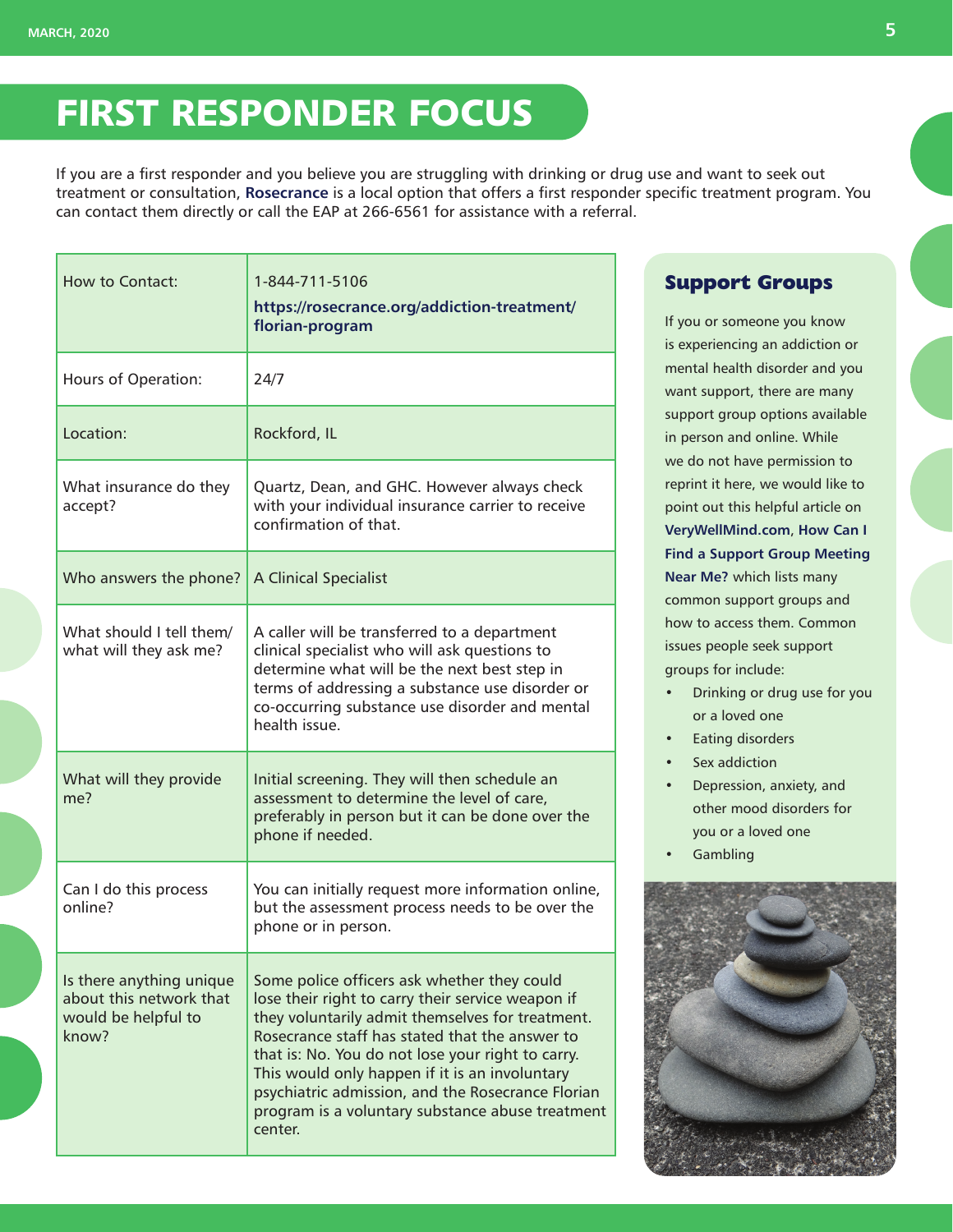# **What Should I Look for in a Mental Health App?**

by Martha Neary of PsyberGuide, **[Mental Health America](https://screening.mhanational.org/content/what-should-i-look-mental-health-app)**

Mental health is personal—because there are many different ways to experience mental health problems, the best treatment can depend on the individual. The same can be said of mental health apps. When you're looking for a mental health app, it can be helpful to look at objective ratings, such as those found on **[PsyberGuide.](https://psyberguide.org/)** However, there is no "magic number" which can tell you which app to choose. Different people value different things in a mental health app—some people prioritize an app that has strong research evidence, while others focus on the design and feel of the app. Here are three things to look out for when choosing an app that's right for you.

# **Credibility**

### **How likely is it that the app will actually work?**

Some apps have direct evidence and have been investigated in research studies and clinical trials. These studies may have shown that using the app leads to improved outcomes, when compared to outcomes of people who used something else. But the number of mental health apps that have been explored in these types of studies is relatively small, when we consider that there are thousands of apps available for download. Other apps may be grounded in established research principles—for example, although not every mindfulness app has been examined in a research trial, there is research to suggest that mindfulness can be helpful for anxiety and depression. A good place to start investigating the research evidence for an app is the app website—many good quality apps will clearly document the research supporting the app's use on their own site, whether that's direct or indirect research support.

### **Privacy & Data Security**

#### **What does the app do with your data?**

It's important for you to know what happens with the data you enter into any app. Every app should have a privacy policy which should inform you about how the app handles your data—unfortunately, often these policies are written in complicated language and can be hard to read. At the very least, make sure the app actually has a privacy policy, which will be linked in the iTunes or Google Play store. If you are unsure of the security of an app, avoid entering any identifiable information.

# **Engagement & Design**

### **What is the experience of using the app?**

"User Experience", sometimes referred to as just UX, is the overall experience of using an app or program—is it easy, fun, engaging, interesting to use? Even if an app is likely to work, if the experience of using the app needs is negative, we are less likely to use it continuously and reap its benefits. An objective measure of User Experience is the Mobile App Rating Scale, which we use at PsyberGuide. Looking to screenshots of the app in the app store can help give you an idea of the look and feel of the app before you download it. If you are put off by apps or websites that aren't designed well, have glitches or are slow to function, it's unlikely you will use an app that has a poor user experience.

Many people use a 'trial and error' method of app selection—they download some apps, try them for a little while, and figure out if they like them. With so many free apps out there, this is a good option if you have the time and resources to put into a process of investigation.

If you don't; a resource that provides all of this information in one spot is PsyberGuide. Apps are scored on credibility, user experience, and data transparency, so you can choose an app based on the score that's most important to you. For more information on how we rate apps, **[click here.](https://psyberguide.org/about-psyberguide/)**

**Not sure how to start searching for a mental health app? You could start by checking out the [January 2019 issue of](https://www.cityofmadison.com/employee-assistance-program/documents/Connections201901.pdf)**  *[Connections](https://www.cityofmadison.com/employee-assistance-program/documents/Connections201901.pdf)* **where we provide a list of some of the top apps reviewed at that time.**